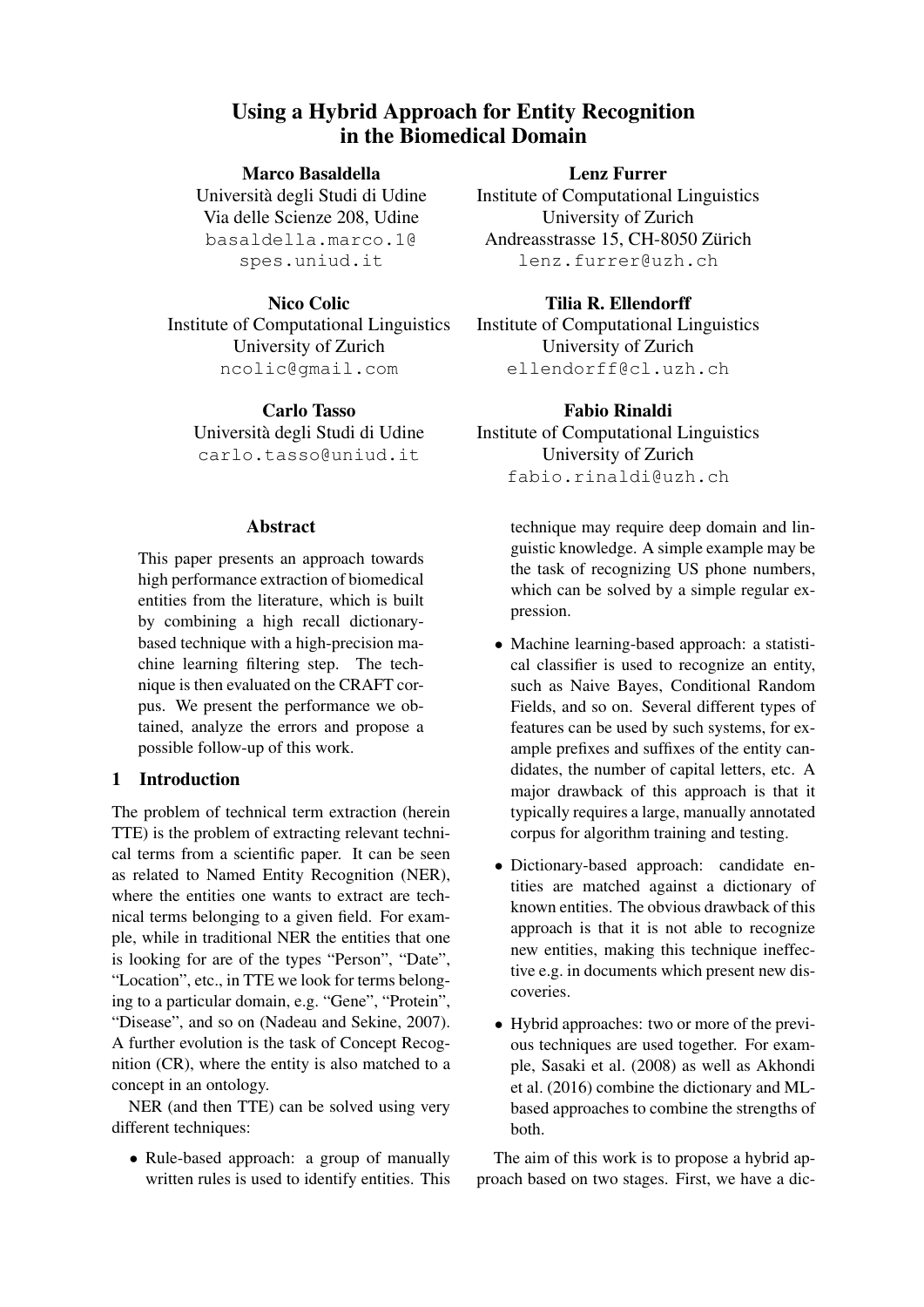tionary phase, where a list of all the possible terms is generated by looking for matches in a database. This aims to build a low precision, high recall set with all the candidate TTs. Then, this set is filtered using a machine learning algorithm that ideally is able to discriminate between "good" and "bad" terms selected in the dictionary matching phase to augment the precision.

This approach is realized by using two software modules. The first phase is performed by the OntoGene pipeline (Rinaldi et al., 2012b; Rinaldi, 2012), which performs TTE from documents in the biomedical field, using a dictionary approach. Then, OntoGene's results are handed to Distiller, a framework for information extraction introduced in Basaldella et al. (2015), which performs the machine learning filtering phase.

#### 2 Related Work

The field of technical term extraction has about 20 years of history, with early works focusing on extracting a single category of terms, such as protein names, from scientific papers (Fukuda et al., 1998). Later on, "term extraction" became the common definition for this task and some scholars started to introduce the use of terminological resources as a starting point for solving this problem (Aubin and Hamon, 2006).

While the most recent state-of-the-art performance is obtained by using machine learning based systems (Leaman et al., 2015), there is growing interest in hybrid machine learning and dictionary systems such as the one described by Akhondi et al. (2016), which obtains interesting performance on chemical entity recognition in patent texts. In the field of concept recognition, there are different strategies for improving the coverage of the recognized entities. For example, known orthologous relations between proteins of different species can be exploited for the detection of protein interactions in full text (Szklarczyk et al., 2015). Groza and Verspoor (2015) explore the impact of case sensitivity and the information gain of individual tokens in multi-word terms on the performance of a concept recognition system.

The CRAFT Corpus (Bada et al., 2012) has been built specifically for evaluating this kind of systems, and is described in detail in Section 3.1. Funk et al. (2014) used the corpus to evaluate several CR tools, showing how they perform on the single ontologies in the corpus. Later, Tseytlin et

al. (2016) compared their own NOBLE coder software against other CR algorithms, showing a best F1-score of 0.44. Another system that makes use of CRAFT for evaluation purposes is described in Campos et al. (2013).

#### 3 System Design

## 3.1 CRAFT Corpus

The CRAFT corpus is a set of  $67<sup>1</sup>$  manually annotated journal articles from the biomedical field. These articles are taken from the PubMed Central Open Access Subset,<sup>2</sup> a part of the PubMed Central archive licensed under Creative Commons licenses.

The corpus contains about 100,000 concept annotations which point to seven ontologies/terminologies:

- Chemical entities of Biological Interest (ChEBI) (Degtyarenko et al., 2008)
- Cell Ontology<sup>3</sup>
- Entrez Gene (Maglott et al., 2005)
- Gene Ontology (biological process, cellular component, and molecular function) (Ashburner et al., 2000)
- the US National Center for Biotechnology Information (NCBI) Taxonomy<sup>4</sup>
- Protein Ontology<sup>5</sup>
- Sequence Ontology (Eilbeck et al., 2005)

Each of the 67 articles contains also linguistic information, such as tokenized sentences, part-ofspeech information, parse trees, and dependency trees. Articles are represented in different formats, such as plain text or XML, and are easily navigable with common resources, such as the Knowtator plugin for the Protégé software.<sup>6</sup>

To make references to documents in the CRAFT corpus easily retrievable for the reader, when we

<sup>&</sup>lt;sup>1</sup>The full CRAFT corpus comprises another 30 annotated articles, which are reserved for future competitions and have to date not been released.

<sup>2</sup>http://www.ncbi.nlm.nih.gov/pmc/ tools/openftlist/

<sup>3</sup>https://github.com/obophenotype/ cell-ontology/

<sup>4</sup>http://www.ncbi.nlm.nih.gov/taxonomy <sup>5</sup>http://pir.georgetown.edu/pirwww/ index.shtml

<sup>6</sup>http://knowtator.sourceforge.net/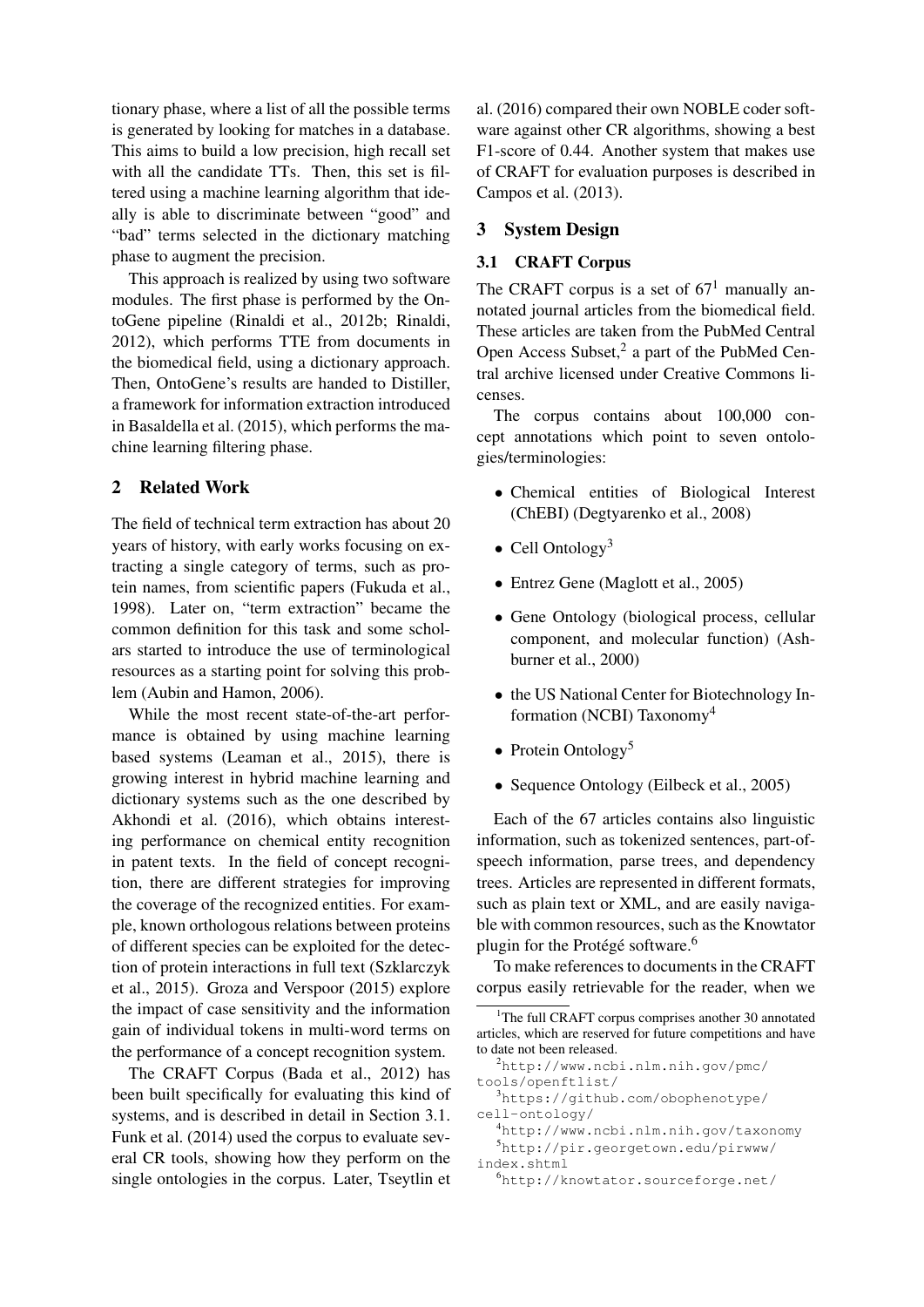will refer to an article contained in the corpus we will list the name of its corresponding XML file as contained in the corpus distribution, its PubMed Central ID (PMCID), and its PubMed ID  $(PMID).<sup>7</sup>$ 

#### 3.2 OntoGene

The OntoGene group has developed an approach for biomedical entity recognition based on dictionary lookup and flexible matching. Their approach has been used in several competitive evaluations of biomedical text mining technologies, often obtaining top-ranked results (Rinaldi et al., 2008; Rinaldi et al., 2010; Rinaldi et al., 2012a; Rinaldi et al., 2014). Recently, the core parts of the pipeline have been implemented in a more efficient framework using Python (Colic, 2016). It offers a flexible interface for performing dictionarybased TTE.

OntoGene's term annotation pipeline accepts a range of input formats, e.g. PubMed Central fulltext XML, gzipped chunks of Medline abstracts,  $BioC<sub>1</sub><sup>8</sup>$  or simply plain text. It provides the annotated terms along with the corresponding identifiers either in a simple tab-separated text file, in brat's standoff format,  $9$  or – again – in BioC. It allows for easily plugging in additional components, such as alternative NLP preprocessing methods or postfiltering routines.

In the present work, the pipeline was configured as follows: After sentence splitting, the input documents were tokenized with a simple method based on character class: Any contiguous sequence of either alphabetical or numerical characters was considered a token, whereas any other characters (punctuation and whitespace) were considered token boundaries and were ignored during the dictionary look-up. This lossy tokenization already has a normalizing effect, in that it collapses spelling variants which arise from inconsistent use of punctuation symbols, e.g. "SRC 1" vs. "SRC-1" vs. "SRC1". (A similar approach is described by Verspoor et al. (2010), which refer to it as "regularization".) All tokens are then converted to lowercase, except for acronyms that collide with a word from general language (e.g. "WAS"). We enforced a case-sensitive match in these cases by using a list of the most frequent English words. As a further normalization step, Greek letters were expanded to their letter name in Latin spelling, e.g.  $\alpha \rightarrow alpha$ , since this is a common alternation.

For term matching, we compiled a dictionary resource using the Bio Term Hub (Ellendorff et al., 2015). The Bio Term Hub is a large biomedical terminology resource automatically compiled from a number of curated terminology databases. Its advantage lies in the ease of access, in that it provides terms and identifiers from different sources in a uniform format. It is accessible through a web interface.<sup>10</sup> which recompiles the resource on request and provides it as a tabseparated text file.

Selecting the seven ontologies used in CRAFT resulted in a term dictionary with 20.2 million entries. Based on preliminary tests, we removed all entries with terms shorter than two characters or terms consisting of digits only; this reduced the number of entries by less than 0.3%. In the OntoGene system, the entries of the term dictionary were then preprocessed in the same way as the documents. Finally, the input documents were compared to the dictionary with an exact-match strategy.

#### 3.3 Distiller

Distiller<sup>11</sup> is an open source framework written in Java and R for machine learning, introduced in Basaldella et al. (2015). While the framework has its roots in the work of Pudota et al. (2010), thus focusing on the task of automatic keyphrase extraction (herein AKE), Distiller's framework design allows us to adapt its pipeline to various purposes.

AKE is the problem of extracting *relevant* phrases from a document (Turney, 2000), and the difference with TTE is that, while the former is interested in a *small set* of *relevant* phrases from the source document, the latter is interested in *all domain-specific* terms.

While AKE can be performed using unsupervised techniques, the most successful results have been obtained using a supervised machine learning approach (Lopez and Romary, 2010). Supervised AKE is performed using a quite common pipeline: first, the candidate keyphrases are generated, using some kind of linguistic knowledge;

 $7$ We will not include articles from the CRAFT corpus in the references as they are *not* actual bibliography for the purposes of this work.

<sup>8</sup> http://bioc.sourceforge.net/

<sup>9</sup>http://brat.nlplab.org/standoff.html

<sup>10</sup>http://pub.cl.uzh.ch/purl/biodb/

<sup>11</sup>https://github.com/ailab-uniud/

distiller-CORE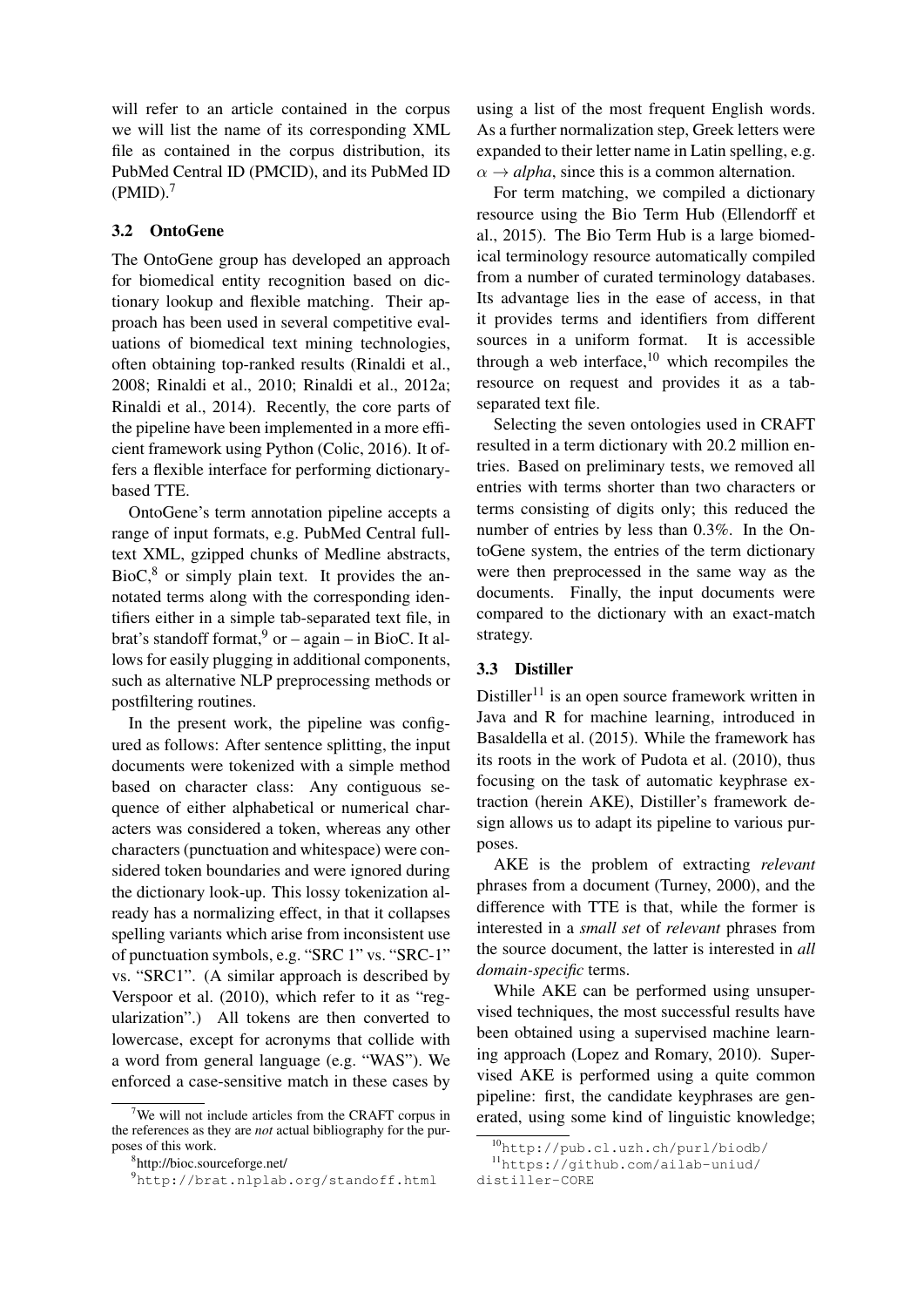then, the AKE algorithm filters the candidates assigning them some features which are in turn used to train a machine learning algorithm, which is able to classify "correct" keyphrases. These keyphrases can be then used for several purposes, such as document indexing, filtering and recommendation (De Nart et al., 2013).

To adapt Distiller to perform TTE effectively, we substituted the candidate generation phase with the output of OntoGene, i.e. candidate technical terms become the potential "key phrases". This configuration is then evaluated as our baseline. Next, we gradually add new features into the system to train a machine learning model specialized in the actual TTE task, and assess the improvements in the performance of the system.

## 4 Features

## 4.1 Baseline

First, we evaluated the performance of the Onto-Gene/Distiller system using the same feature set used in the original keyphrase extraction model presented by Basaldella et al. (2015), which contains:

- Frequency The frequency of the candidate in the document, also known as TF.
- Height The relative position of the *first* appearance of the candidate in the document.
- Depth The relative position of the *last* appearance of the candidate in the document.
- Lifespan The distance between the first and the last appearance of the candidate.
- TF-IDF The peculiarity of the candidate with respect to the current document and the CRAFT corpus. This is a very common feature both in the AKE and TTE fields.
- Abstract Presence A flag set to 1 if the candidate appears in the abstract, 0 otherwise. This is motivated by the fact that often keyphrases are found to appear in the abstract.

This small feature set is the baseline of the experimental evaluation performed on the proposed approach.

#### 4.2 Feature Set 1

To improve the performance of the TTE task we start to augment our feature set by introducing features that should be able to catch some more finegrained information about the candidate terms.

- Title Presence A flag which is set to 1 if the term appears in the title of the document and 0 otherwise, much like the *Abstract Presence* feature.
- Symbols Count A counter for the number of punctuation symbols, i.e. not whitespaces and not alpha-numeric characters, appearing in the candidate term.
- Uppercase Count A counter for the number of uppercase characters in the candidate term.
- Lowercase Count A counter for the number of lowercase characters in the candidate term.
- Digits Count A counter for the number of digits in the candidate term.
- Space Count A counter for the number of spaces in the candidate term.
- Greek Flag A flag that is set to 1 if the candidate contains a Greek letter in spelled-out form, like "alpha", "beta", and so on.

These features offer a good improvement for detecting the particular shape that a technical term could have. For example, from the document PLoS Biol-2-1-314463.nxml (PMC: PMC314463, PMID: 14737183) we have the term *"5-bromo-4-chloro-3-indolyl beta-D-galactoside"*. This term contains:

- A spelled-out Greek letter, *beta*;
- An uppercase letter;
- Seven symbols (dashes);
- A whitespace.

Without the new features this information would have been lost, so it *may* have been much harder to recognize the term as a technical one.

#### 4.3 Feature Set 2

In this step we add even more features aimed at detecting more fine-grained information about candidate terms. The new features are: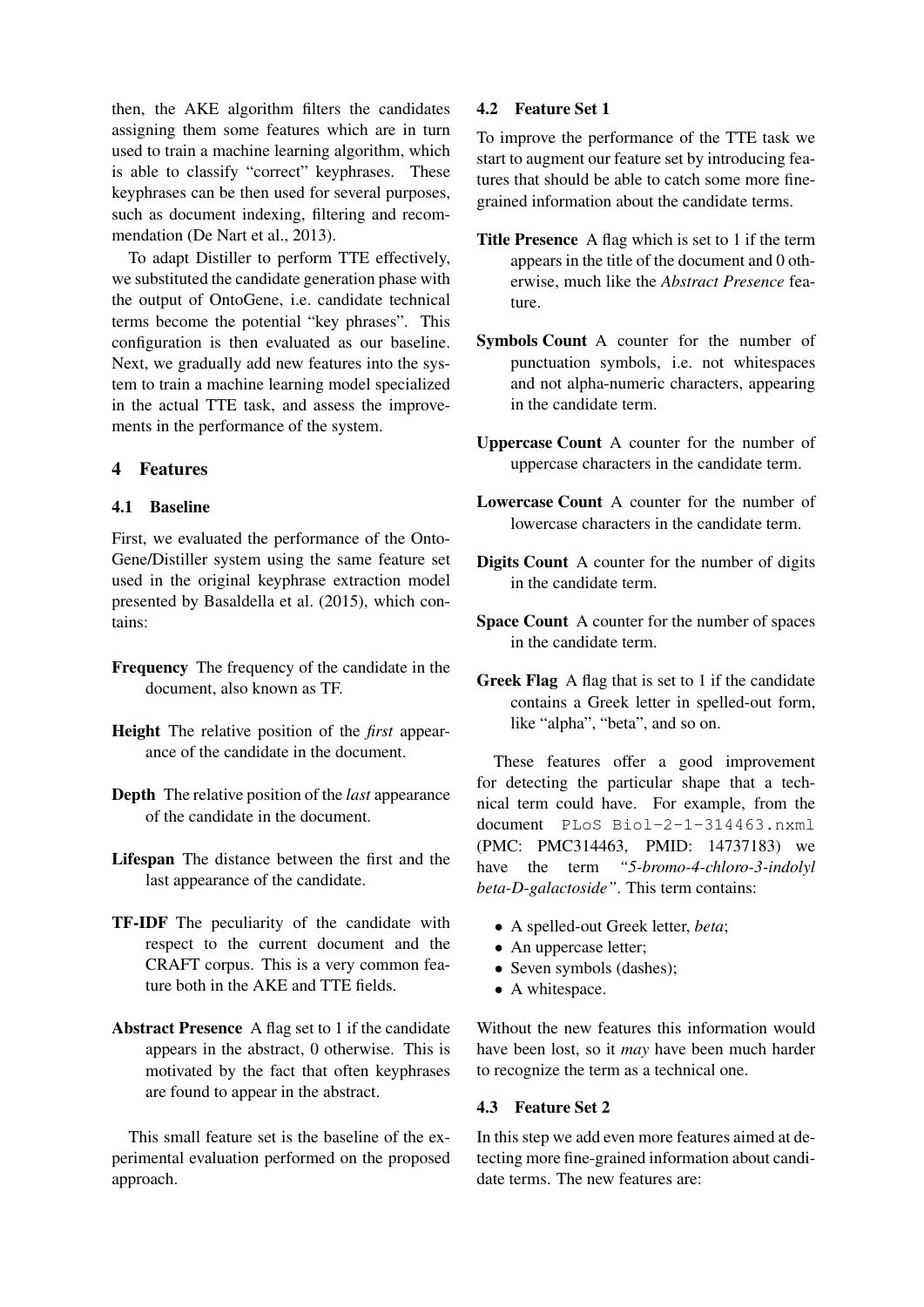- Dash flag Dashes are one of the most (if not the most) common symbols found in technical terms. This flag is set to 1 if the term contains a dash, 0 otherwise.
- Ending number flag This flag is set to 1 if the term ends with a number, 0 otherwise.
- Inside capitalization This flag is set to 1 if the term contains an uppercase letter which is not at the beginning of a token.
- All uppercase This flag is set to 1 if the term contains only uppercase letters, 0 otherwise.
- All lowercase This flag is set to 1 if the term contains only lowercase letters, 0 otherwise.

#### 4.4 Feature Set 3: Affixes

This feature set adds information about the affixes (i.e. prefixes and suffixes) of the words. This information is particularly useful in the biomedical field, since affixes in this field convey often a particular meaning: for example, words ending with "*ism*" are typically diseases, words starting with "*zoo*" refer to something from the animal life, and so on. Another example is the naming of chemical compounds: for example, many ionic compounds have the suffix "*ide*", such as *Sodium Chloride* (the common table salt).

Using the Bio Term Hub resource, we compiled a list of all the prefixes and suffixes of two or three letters from the following databases:

- Cellosaurus,<sup>12</sup> from the Swiss Institute of Bioinformatics;
- Chemical compounds found in the Toxicogenomics Database  $(CTD)$ ,<sup>13</sup> from the North Carolina State University Comparative;
- Diseases found in the CTD;
- EntrezGene (Maglott et al., 2005);
- Medical Subject Headings (MeSH), $^{14}$  from the US National Center for Biotechnology Information (restricted to the subtrees "organisms", "diseases", and "chemicals and drugs");
- Reviewed records from the Universal Protein Resource (Swiss-Prot), $^{15}$  developed by the UniProt consortium, which is a joint USA-EU-Switzerland project.

Since not all affixes are equally important, the affixes list needs to be cut at some point. While a trivial decision could have been to pick the top 100 or 10% ranked prefixes and suffixes, our choice was to let the machine learning algorithm decide by itself where to apply the cut.

To obtain this goal, each affix  $a$  from a database D is assigned a normalized score  $s \in [0, 1]$  computed this way:

$$
s(a) = \frac{\text{freq}(a, D)}{\max(\{\text{freq}(a_1, D) \dots \text{freq}(a_{|D|}, D)\})}
$$

where freq(a, D) is the frequency of an affix a in  $D$ . This way we obtain a simple yet effective mechanism to let a ML algorithm learn which of affixes are the most important.

It is also worth noting that since we generate scores for prefixes and affixes of two and three letters from six databases, we have a total of  $2 \times 2 \times 6 = 24$  features generated with this approach.

#### 4.5 Feature Set 4: Removing AKE Features

Now that we have many features that are more specific for the technical term extraction field, we remove the baseline feature set, which was tailored on keyphrase extraction, to use only the features aimed at recognizing technical terms.

These features (*depth*, *height*, *lifespan*, *frequency*, *abstract presence*, *title presence*, *TF-IDF*) are specific for the AKE field and supposedly bring little value on knowing if a term is technical or not. In fact, a term may appear just once in a random position of the text, and still be technical; the same does not hold for a keyphrase, which is assumed to appear many times in specific positions (introduction, conclusions. . . ) in the text.

#### 4.6 Test Hardware

Both OntoGene and Distiller have been tested on a laptop computer with an Intel i7 4720HQ processor running at 2,6GHz, 16 GB RAM and a Crucial M.2 M550 SSD. The operating system was Ubuntu 15.10.

The speed was of 16275 words/second for OntoGene and 4745 words/second for Distiller. OntoGene requires an additional time of about 25 second to load the dictionary at start up, but since this operation is run only once we do not consider it for the average.

<sup>12</sup>http://web.expasy.org/cellosaurus/

<sup>13</sup>http://ctdbase.org/

<sup>14</sup>http://www.ncbi.nlm.nih.gov/mesh

<sup>15</sup>http://www.uniprot.org/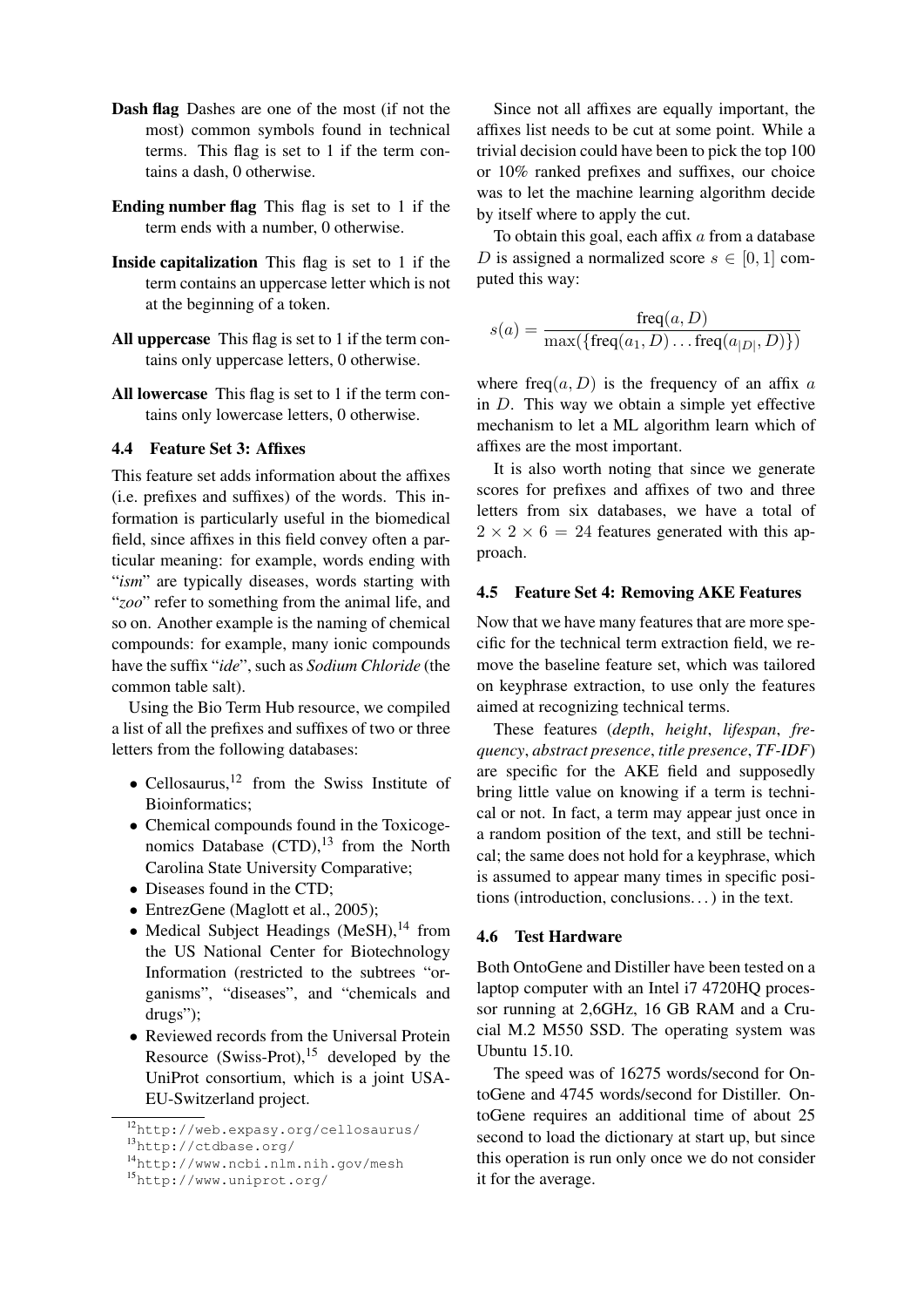| <b>Metric</b> | <b>OntoGene</b> | <b>Baseline</b> | FS1   | FS <sub>2</sub> | FS3   | FS4   |
|---------------|-----------------|-----------------|-------|-----------------|-------|-------|
| Precision     | 0.342           | 0.692           | 0.682 | 0.710           | 0.771 | 0.853 |
| Recall        | 0.550           | 0.187           | 0.247 | 0.264           | 0.325 | 0.368 |
| F1-Score      | 0.421           | 0.294           | 0.362 | 0.385           | 0.457 | 0.515 |

Table 1: Scores obtained with the Distiller/Ontogene pipeline using a MLP trained on the CRAFT corpus. In the column headers, "FSn" stands for "Feature Set n".

| <b>System</b>            | <b>Precision</b> | <b>Recall</b> | F1   |
|--------------------------|------------------|---------------|------|
| <b>MMTx</b>              | 0.43             | 0.40          | 0.42 |
| MGrep                    | 0.48             | 0.12          | 0.19 |
| Concept Mapper           | 0.48             | 0.34          | 0.40 |
| cTakes Dictionary Lookup | 0.51             | 0.43          | 0.47 |
| cTakes Fast Lookup       | 0.41             | 0.4           | 0.41 |
| <b>NOBLE Coder</b>       | 0.44             | 0.43          | 0.43 |
| OntoGene                 | 0.34             | 0.55          | 0.42 |
| OntoGene+Distiller       | 0.85             | 0.37          | 0.51 |

Table 2: Comparison of the scores obtained with OntoGene, with the combined OntoGene/Distiller pipeline and the scores obtained in Tseytlin et al. (2016).

#### 5 Results

Using the feature sets defined above, we trained a neural network to classify technical terms. The network used is a simple multi-layer perceptron, with one hidden layer containing twice the number of neurons of the input layer and configured to use maximum conditional likelihood. The network is trained using 47 documents of the CRAFT corpus as training set and its performance is evaluated on the remaining 20, which in turn form the test set.

We also experimented using a C5.0 decision tree, but with unsatisfactory results (the performance decreases with the number of features) so we do not include its analysis in this paper.

The metrics used are simple Precision, Recall and F1-Score. Table 1 presents the performance of the different iterations of the proposed system. Plain OntoGene obtains 55.0% recall and 34.2% precision, while the baseline AKE feature set improves the precision score with 69.2% score in precision but shows a dramatic drop in recall to 18.7%.

It can be seen that the introduction of TTEspecific features brings an important improvement in recall, with a 6% improvement between the baseline and Feature Set 1. Together with a small drop in precision by 1%, it augments the F1-score by 7 points.

Feature Set 2 performs slightly better than Fea-

ture Set 1, with a general improvement between 2% and 3%. Then Feature Set 3, adding the affixes, brings a great improvement of 7% F1-Score, thanks to a general improvement of precision and recall of the same order.

Finally, it is clear that the Feature Set 4 (i.e. all the TTE-focused features, without the AKEfocused ones) is the best performing one. The obtained precision of 85.3% is a large improvement from the baseline of 69% and more than twice the precision of the raw OntoGene output, which is just 34.2%.

More importantly, recall rises from 18.7% to 36.8% (over a theoretical maximum of 55.0% of the raw OntoGene output). Feature Sets 3 and 4 also obtain a better F1-score than OntoGene, with 45.7% and 51.5%, respectively, while the score obtained by the OntoGene system is just 42.1%.

To compare our pipeline with similar TTE/CR software, we use the results by Tseytlin et al. (2016), which compared the NOBLE coder with  $MMTx$ ,<sup>16</sup> Concept Mapper,<sup>17</sup> cTAKES<sup>18</sup> and MGrep (Dai et al., 2008), as shown in Table 2. We can see that our result outperforms the 0.47 F1-score obtained by the best performing system, i.e. cTAKES Dictionary Lookup, in that compar-

<sup>16</sup>https://mmtx.nlm.nih.gov/MMTx/

<sup>17</sup>https://uima.apache.org/sandbox.html# concept.mapper.annotator

<sup>18</sup>http://ctakes.apache.org/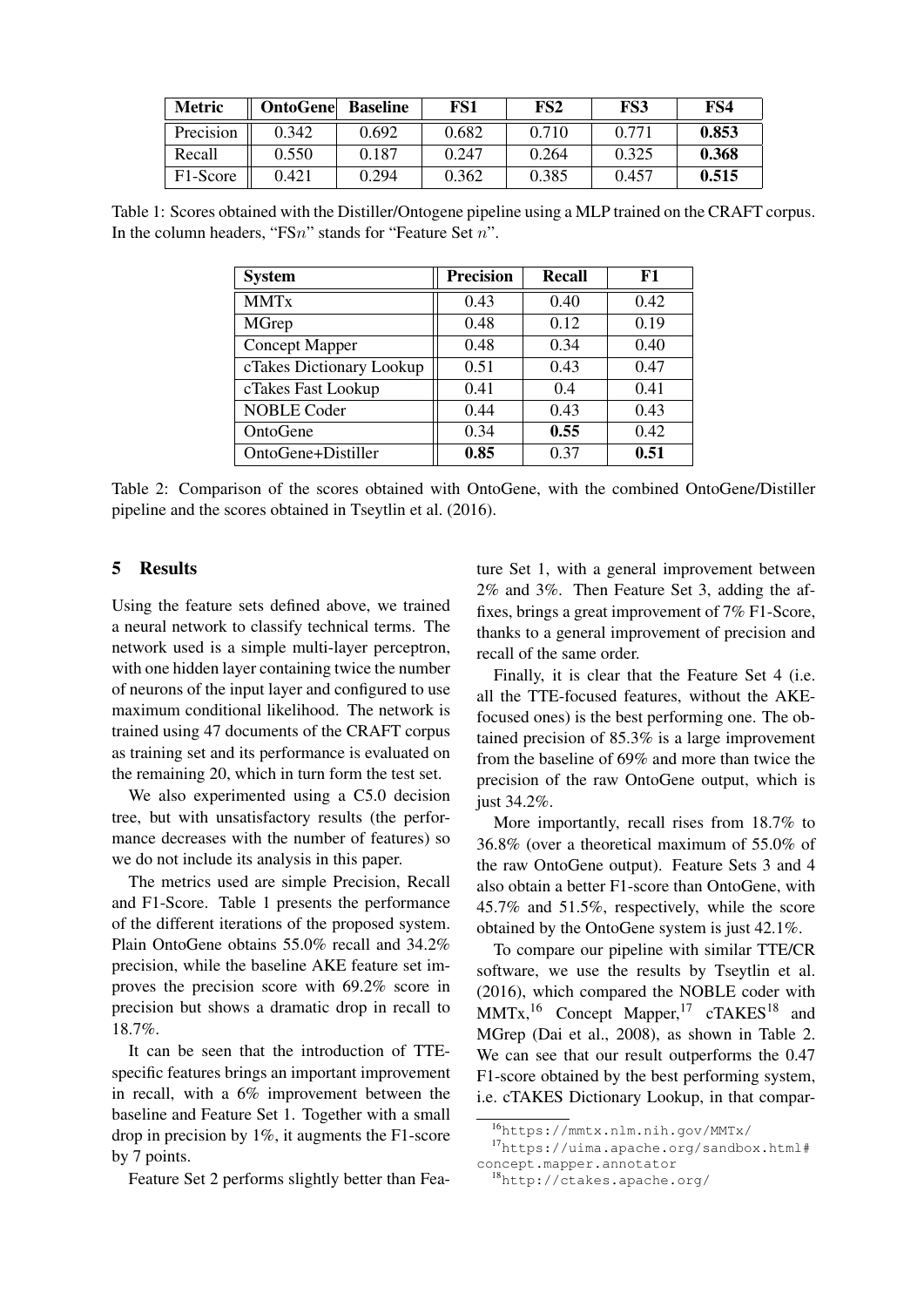ison. This result is achieved thanks to the high precision obtained by Distiller's machine learning stage, which boosts precision to 78%, while the precision of the best performing system in the same comparison is just 51%.

We must stress that our results are not directly comparable to the ones in Tseytlin et al. (2016), for three reasons. Firstly, we evaluate the combined pipeline only on a portion of the dataset, since a training set is needed for the Distiller system. Secondly, we do not do concept disambiguation, but rather we consider a true positive whenever our pipeline marks a term that spans the same text region as a CRAFT annotation, regardless of what entity is associated with this term, which is an easier task than concept recognition. On the other hand, Tseytlin et al. (2016) count also *partial positives*, i.e. if the software annotation does not exactly overlap with the gold annotation, they allocate *one-half match* in both precision and recall. Instead, while evaluating our system, we count only exact matches, giving a disadvantage to our system.

Still, the more than doubling of precision from the dictionary-only approach is noteworthy, especially because it compensates the loss in recall well enough to have a general improvement in F1-score. The comparison, while not completely fair, shows that the high precision of our system is hardly matched by other approaches.

The biggest drawback of our approach is the relatively low recall still obtained by the Onto-Gene pipeline, which puts an upper bound to the recall obtainable by the complete pipeline. The 55% recall score obtained on the CRAFT corpus is not a bad result *per se*, as it is better to the best performance obtained in Tseytlin et al. (2016) by NOBLE Coder and cTAKES Dictionary Lookup. Nevertheless, we believe that recall can be improved by addressing some specific issues we analyze in greater detail in Section 6.2.

## 6 Error Analysis

## 6.1 False Positives and CRAFT Problems

Looking at the errors performed by our system, we believe that some outcomes that seem to be false positive should actually be marked as true positives. Take as an example document PLoS Genet-1-6-1342629.nxml (PMC-ID: PMC1315279, PMID: 16362077). In the Discussion section, we have (emphasis ours):

Serum levels of estrogen decreased in aging Sam $68^{-/-}$  females as expected: however, the leptin levels decreased in aged Sam68−/<sup>−</sup> females.

The term *estrogen* is not annotated in the CRAFT corpus, even though it is found in the ChEBI resource. OntoGene, on the other hand, recognizes this as a relevant term. The same holds for the two other occurrences of this term in the same article.

In the Results section of the same document, we have

> Given the apparent enhancement of mineralized nodule formation by Sam68−/<sup>−</sup> bone marrow stromal cells ex vivo and the phenotype observed with short hairpin RNA (shRNA) treated C3H10T1/2, we stained sections of bone from 4- and 12-month-old mice for evidence of changes in marrow adiposity.

Here, OntoGene annotates the Sequence-Ontology term *shRNA* both in its full and abbreviated form. Nevertheless, they are missing from the CRAFT annotations (along with 6 more occurrences of *shRNA*); however, CRAFT provides annotations to parts of the term (*hairpin* and *RNA*).

Then, in the Materials and Methods section, we have

> Briefly, cells were plated on glass coverslips or on dentin slices in 24-well cluster plates for assessment of cell number and pit number, respectively.

Again, the term *dentin*, which is present in the Cell Ontology, is found by OntoGene but absent from the CRAFT corpus, together with 5 more occurrences of the same term.

Looking at this example document, we can see that the annotation of the CRAFT corpus seems to be somewhat inconsistent. While the reasons may be various and perfectly reasonable (e.g. the guidelines might explicitly exclude the mentioned terms in that context), this fact may affect the training and evaluation of our system.

## 6.2 Causes of Low Recall

Many terms annotated in the CRAFT corpus are missed by the OntoGene pipeline. As a general observation, the OntoGene pipeline – originally geared towards matching gene and protein names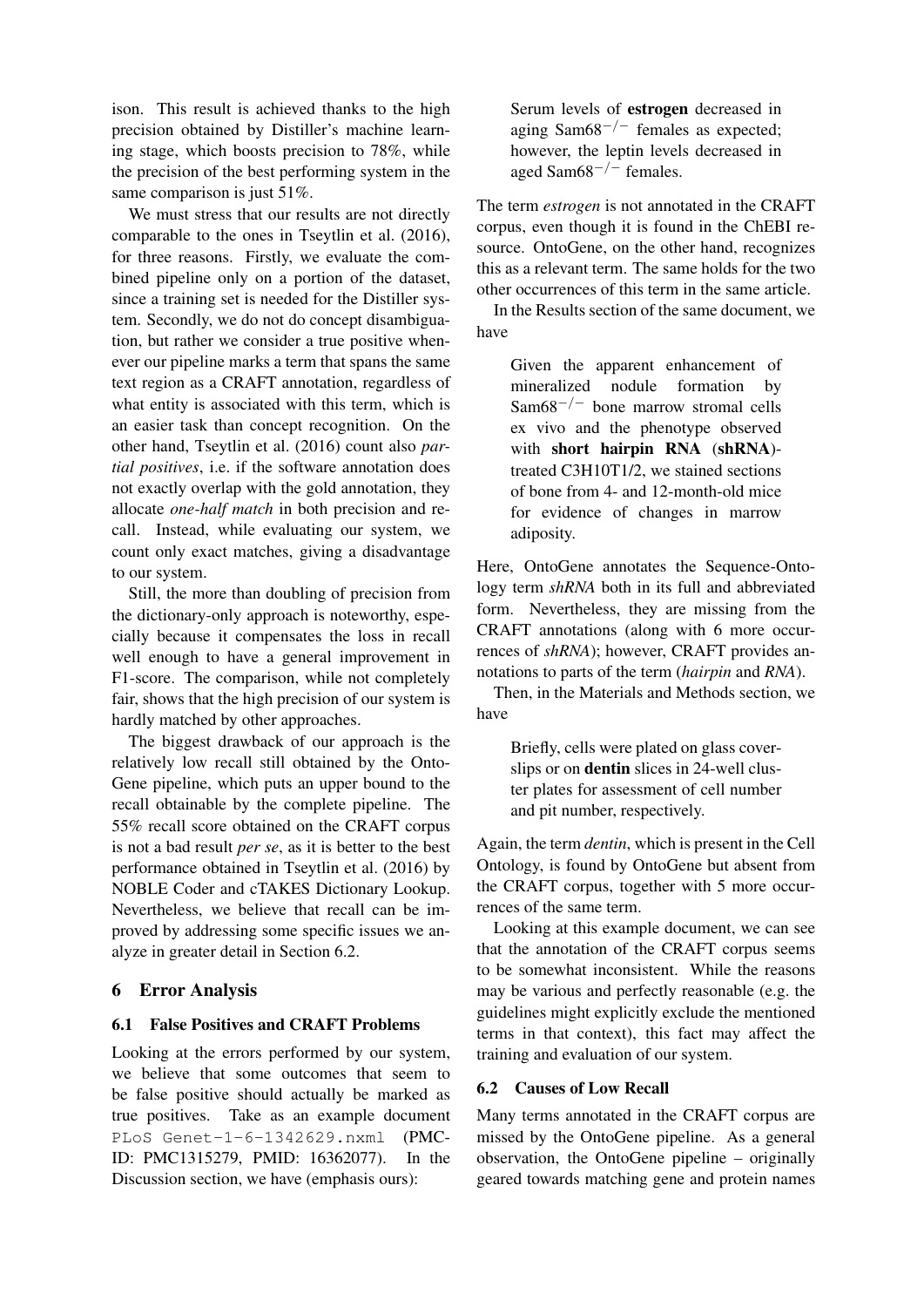– is not optimally adapted to the broad range of term types to be annotated. A small number of the misses (less than  $1\%$ ) is caused by the enforced case-sensitive match for words from the general vocabulary (such as "Animal" at the beginning of a sentence). Another portion (around 5%) are due to the matching strategy, in that the aggressive tokenization method removed relevant information, such as trailing punctuation symbols or terms consisting entirely of punctuation (e.g. "+"). Approximately 9% are short terms of one or two characters' length, which had been excluded from the dictionary a priori, as described above. A major portion, though, are inflectional and derviational variants, such as plural forms or derived adjectives (e.g. missed "mammalian" besides matched "mammal"). Some CRAFT annotations include modifiers that are missing from the dictionary, e.g. the protein name "TACC1" is matched on its own, but not when disambiguated with a species modifier such as "mouse TACC1"/"human TACC1". Other occasional misses include paraphrase ("piece of sequence") or spelling errors ("phophatase" instead of "phosphatase").

#### 7 Conclusions and Future Work

In this paper we have presented and evaluated an approach towards efficient recognition of biomedical entities in the scientific literature. Although some limitations are still present in our system, we believe that this approach has the potential to deliver high quality entity recognition, not only for the scientific literature, but on any related form of textual document. We have analyzed the limitations of our approach, clearly discussing the causes of the low recall when evaluated over the CRAFT corpus. The results show that the postannotation filtering step can significantly increase precision at the cost of a small loss of recall. Additionally, the approach provides a good ranking of the candidate entities, thus enabling a manual selection of the best terms in the context of an assisted curation environment.

As for future work, we intend to improve coverage of the OntoGene pipeline with respect to the CRAFT annotations. Based on the false-negative analysis, the next steps include: (1) use a stemmer or lemmatizer, (2) optimize the punctuation handling, (3) revise the case-sensitive strategy.

We also plan to improve Distiller's machine learning phase, adding more features to the neural network classifier or switching to other approaches used in literature, such as conditional random fields (Leaman et al., 2015). Another approach that we will investigate is to make the algorithm able to disambiguate between different term types proposed by the OntoGene pipeline, using a multi-class classifier.

#### **References**

- Saber A Akhondi, Ewoud Pons, Zubair Afzal, Herman van Haagen, Benedikt FH Becker, Kristina M Hettne, Erik M van Mulligen, and Jan A Kors. 2016. Chemical entity recognition in patents by combining dictionary-based and statistical approaches. *Database*, 2016:baw061.
- Michael Ashburner, Catherine A Ball, Judith A Blake, David Botstein, Heather Butler, J Michael Cherry, Allan P Davis, Kara Dolinski, Selina S Dwight, Janan T Eppig, et al. 2000. Gene Ontology: tool for the unification of biology. *Nature genetics*, 25(1):25–29.
- Sophie Aubin and Thierry Hamon. 2006. Improving term extraction with terminological resources. In *Advances in Natural Language Processing*, pages 380–387. Springer.
- Michael Bada, Miriam Eckert, Donald Evans, Kristin Garcia, Krista Shipley, Dmitry Sitnikov, William A Baumgartner, K Bretonnel Cohen, Karin Verspoor, Judith A Blake, et al. 2012. Concept annotation in the CRAFT corpus. *BMC bioinformatics*, 13(1):1.
- Marco Basaldella, Dario De Nart, and Carlo Tasso. 2015. Introducing Distiller: a unifying framework for knowledge extraction. In *Proceedings of 1st AI\*IA Workshop on Intelligent Techniques At Libraries and Archives co-located with XIV Conference of the Italian Association for Artificial Intelligence (AI\*IA 2015)*. Associazione Italiana per l'Intelligenza Artificiale.
- David Campos, Sérgio Matos, and José Luís Oliveira. 2013. A modular framework for biomedical concept recognition. *BMC Bioinformatics*, 14:281.
- Nicola Colic. 2016. Dependency parsing for relation extraction in biomedical literature. Master's thesis, University of Zurich, Switzerland.
- Manhong Dai, Nigam H Shah, Wei Xuan, Mark A Musen, Stanley J Watson, Brian D Athey, Fan Meng, et al. 2008. An efficient solution for mapping free text to ontology terms. *AMIA Summit on Translational Bioinformatics*, 21.
- Dario De Nart, Felice Ferrara, and Carlo Tasso. 2013. Personalized access to scientific publications: from recommendation to explanation. In *User Modeling, Adaptation, and Personalization*, pages 296– 301. Springer Berlin Heidelberg.